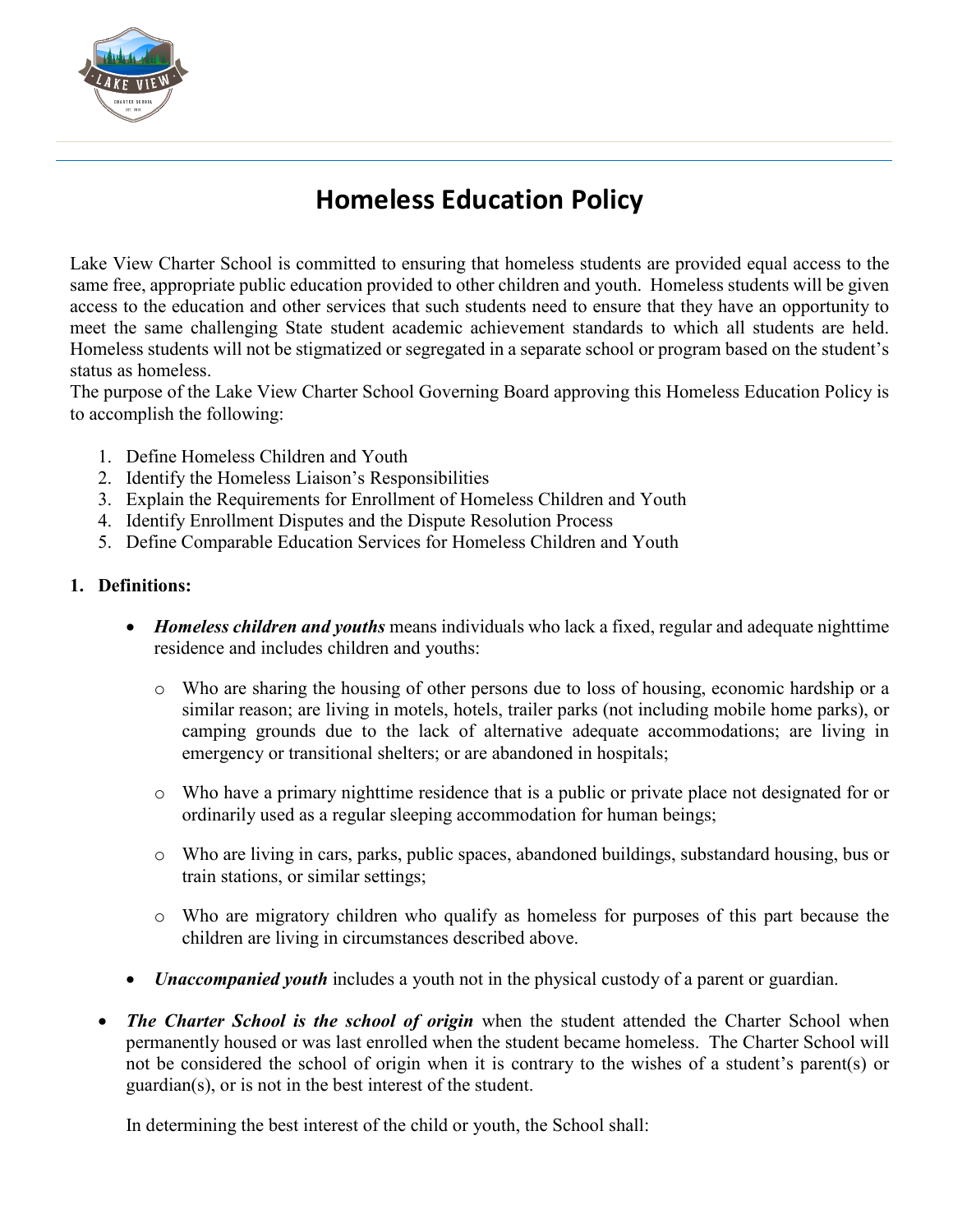- o Presume that keeping the child or youth in the school of origin is in the best interest of the child or youth, less it is contrary to the request of the child's or youth's parent or guardian, or unaccompanied youth;
- o Consider student-centered factors related to the child's or youth's best interest, including factors related to the impact of mobility on achievement, education, health, and safety of homeless children and youth, giving priority to the request of the child's or youth's parent or guardian or unaccompanied youth;
- o If, after conducting the best interest determination based on consideration of the presumption identified above and the student-centered factors identified above, the School determines that it is not in the child's or youth's best interest to attend the School, the School shall provide the child's or youth's parent or guardian or the unaccompanied youth with a written explanation of the reasons for its determination, in a manner and form understandable to such parent, guardian, or unaccompanied youth, including information regarding the right to appeal; and
- o In the case of an unaccompanied youth, ensure that the School liaison assists in placement or enrollment decisions, gives priority to the views of such unaccompanied youth and provides notice to such youth of the right to appeal.

A child or youth or unaccompanied youth shall be considered homeless for as long as he/she is in a living situation described above.

- **2. Homeless Liaison Responsibilities:** The Charter School's homeless liaison is required to do all of the following:
	- Ensure that homeless children and youths are identified by school personnel through outreach and coordination activities with other entities and agencies;
	- Ensure that homeless children and youth enroll in, and have a full and equal opportunity to succeed in the School;
	- Ensure that homeless children and youths have access to and receive educational services for which such families, children, and youth are eligible, including referrals to health care services, dental services, mental health and substance abuse services, housing services and other appropriate services;
	- Ensure that the parents or guardians of homeless children and youths are informed of the educational and related opportunities available to their children and are provided with meaningful opportunities to participate in the education of their children;
	- Ensure that enrollment disputes are mediated in accordance with the dispute resolution process outlined below;
	- Ensure that public notice of the educational rights of homeless children and youths is disseminated in locations frequented by parents or guardians, including schools, shelters, public libraries and soup kitchens, in a manner and form understandable to the parents and guardians of homeless children and youths, and unaccompanied youths;
	- Ensure that school personnel providing services participate in professional development and other technical support as determined appropriate by the State Coordinator;
	- Ensure that unaccompanied youths 1) are enrolled in school; 2) have opportunities to meet the same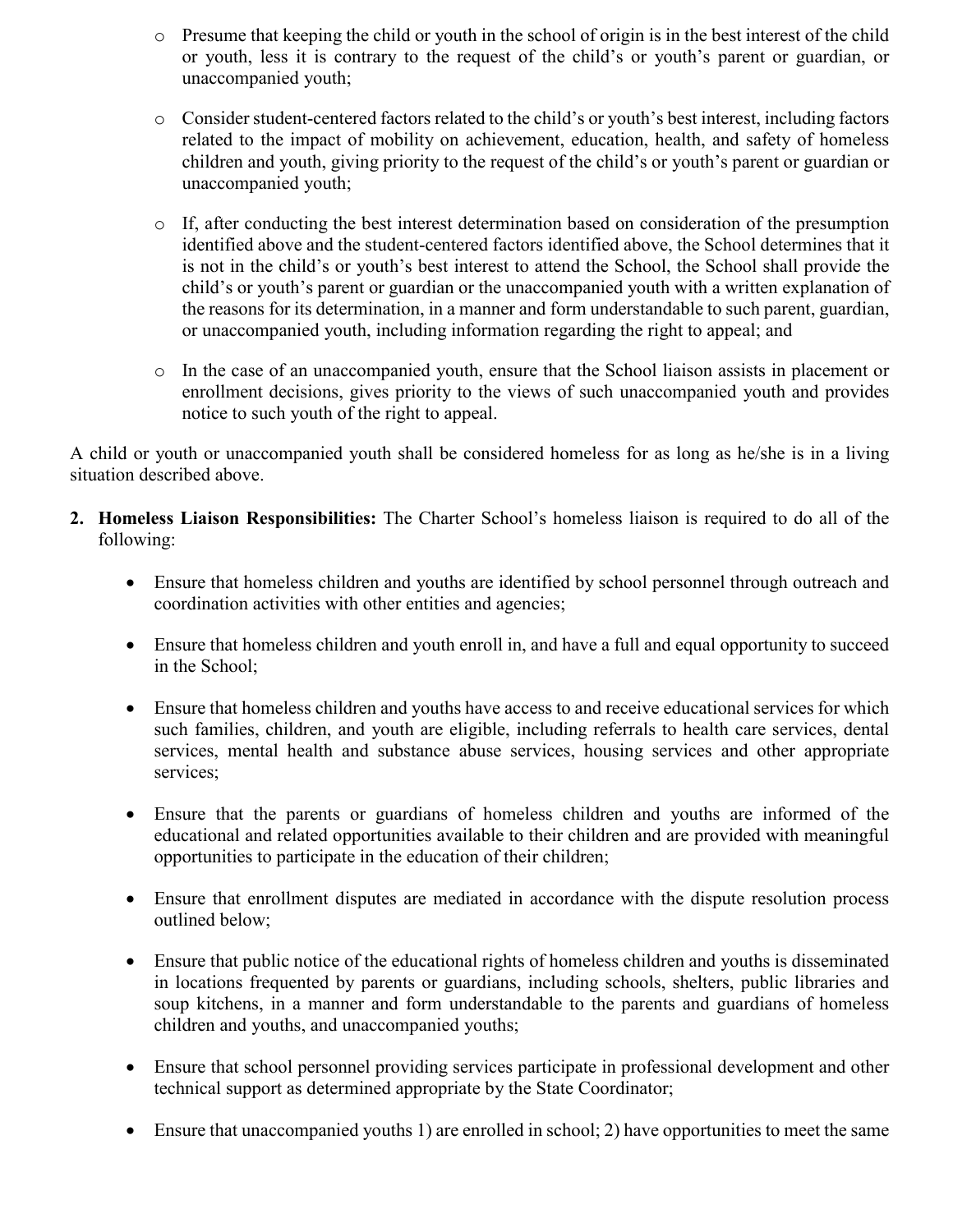challenging State academic standards as the State establishes for other children and youth, including implementation of procedures to identify and remove barriers that prevent youths from receiving appropriate credit for full or partial coursework satisfactorily completed while attending a prior school; and 3) are informed of their status as independent students and that the youths may obtain assistance from the liaison to receive verification of such status for purposes of the Free Application for Federal Student Aid.

**3. Enrollment:** All homeless students are required to follow the school's process for enrolling students, including filling out and submitting the school's enrollment packet on time. As with all students, enrollment depends upon availability. In the event of an oversubscription in a grade, homeless students will participate in the lottery as with any other student.

If the homeless student seeking to enroll is unable to produce records normally required for enrollment, such as previous academic records, medical records, proof of residency or other documentation, this will not serve as a basis for non-enrollment. Provided that the enrollment process has been followed in all other respects, a homeless student will be enrolled in the School despite the missing paperwork. Upon enrollment, the School will contact the school last attended by the students to obtain relevant academic and other records.

If the student needs to obtain immunizations, or immunization or medical records, the School will immediately refer the parent or guardian of the student, or the unaccompanied youth, to the Homeless Liaison, who shall assist in obtaining necessary immunizations, or immunization or medical records.

**4. Enrollment Disputes and the Dispute Resolution Process:** If a dispute arises over enrollment in the Charter School of a homeless student, the student will be immediately enrolled to the Charter School in which enrollment is sought, pending resolution of the dispute. "Enrolled" means attending classes and participating fully in school activities.

The Charter School will refer the student and/or his/her parents or guardians to the Homeless Liaison, who will carry out the dispute resolution in accordance with the process set forth below, as expeditiously as possible after receiving notice of the dispute. In the case of an unaccompanied youth, the Homeless Liaison will ensure that the youth is immediately enrolled in school pending resolution of the dispute.

Parents, guardians and unaccompanied youth may provide written or oral documentation to support their positions about enrollment and may seek assistance of social services, advocates, and/or service providers in the dispute process.

The Charter School will provide the parent or guardian of the student with a written explanation of the Charter School's decision regarding enrollment, including the rights of the parent, guardian or unaccompanied youth's appeal the decision. The written explanation will be complete, as brief as possible, simply stated and provided in a language that the parent, guardian or unaccompanied youth can understand.

If the dispute remains unresolved at the Charter School level or is appealed, then the Charter School Homeless Liaison will forward all written documentation and related paperwork to the homeless liaison at the county office of education (COE). The COE's homeless liaison will review these materials and determine the school selection or enrollment decision within five (5) working days of receipt of the materials. The COE homeless liaison will notify the Charter School and parent/guardian/unaccompanied youth of the decision.

If the dispute remains unresolved at the COE level or is appealed to the State, then the COE homeless liaison will forward all written documentation and related paperwork to the State Homeless Coordinator. Upon review, the CDE will notify the parent/guardian/unaccompanied youth of the decision relating